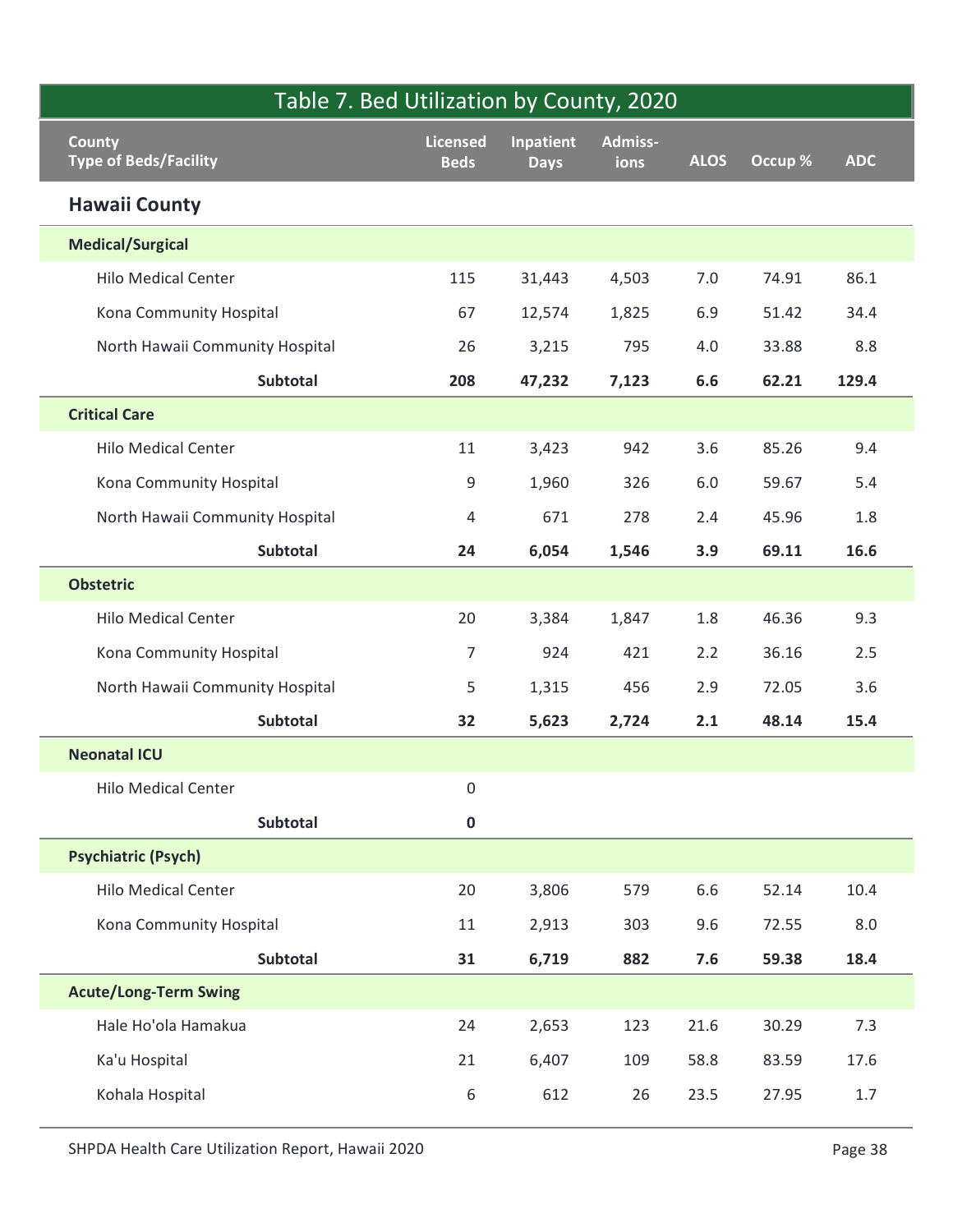| Table 7. Bed Utilization by County, 2020                       |                                |                                 |                 |             |         |            |
|----------------------------------------------------------------|--------------------------------|---------------------------------|-----------------|-------------|---------|------------|
| <b>County</b><br><b>Type of Beds/Facility</b>                  | <b>Licensed</b><br><b>Beds</b> | <b>Inpatient</b><br><b>Days</b> | Admiss-<br>ions | <b>ALOS</b> | Occup % | <b>ADC</b> |
| <b>Hawaii County</b>                                           |                                |                                 |                 |             |         |            |
| <b>Acute/Long-Term Swing</b>                                   |                                |                                 |                 |             |         |            |
| <b>Subtotal</b>                                                | 51                             | 9,672                           | 258             | 37.5        | 51.96   | 26.5       |
| <b>Skilled Nursing (SNF)</b>                                   |                                |                                 |                 |             |         |            |
| <b>Hilo Medical Center</b>                                     | $\mathsf 0$                    |                                 |                 |             |         |            |
| Subtotal                                                       | $\mathbf 0$                    |                                 |                 |             |         |            |
| SNF/ICF                                                        |                                |                                 |                 |             |         |            |
| Hale Anuenue Restorative Care Center                           | 120                            | 36,317                          | 218             | 166.6       | 82.92   | 99.5       |
| Hale Ho'ola Hamakua                                            | 53                             | 21,394                          | 102             | 209.7       | 110.59  | 58.6       |
| <b>Hilo Medical Center</b>                                     | 45                             | 11,334                          | 57              | 198.8       | 69.00   | 31.1       |
| Kohala Hospital                                                | 22                             | 7,514                           | 8               | 939.2       | 93.57   | 20.6       |
| Legacy Hilo Rehabilitation & Nursing Center                    | 100                            | 27,056                          | 201             | 134.6       | 74.13   | 74.1       |
| Life Care Center of Hilo                                       | 252                            | 77,488                          | 278             | 278.7       | 84.24   | 212.3      |
| Life Care Center of Kona                                       | 94                             | 28,652                          | 334             | 85.8        | 83.51   | 78.5       |
| Yukio Okutsu State Veterans Home - Hilo                        | 95                             | 27,339                          | 105             | 260.4       | 78.84   | 74.9       |
| Subtotal                                                       | 781                            | 237,094                         | 1,303           | 182.0       | 83.17   | 649.6      |
| <b>Other: STF</b>                                              |                                |                                 |                 |             |         |            |
| Care Hawaii Licensed Crisis Residential<br>Services - Hilo     |                                |                                 |                 |             |         |            |
| Hawaii Island Recovery                                         | 8                              | 1,485                           | 52              | 28.6        | 50.86   | 4.1        |
| The Exclusive Addiction Treatment Center                       | 8                              | 990                             | 33              | 30.0        | 33.90   | 2.7        |
| The Salvation Army Family Intervention<br>Services Ku Ho'omana | 8                              | 1,482                           | 13              | 114.0       | 50.75   | 4.1        |
| Subtotal                                                       | 24                             | 3,957                           | 98              | 40.4        | 45.17   | 10.8       |
| <b>Honolulu County</b>                                         |                                |                                 |                 |             |         |            |
| <b>Medical/Surgical</b>                                        |                                |                                 |                 |             |         |            |
| <b>Adventist Health Castle</b>                                 | 111                            | 14,650                          | 3,775           | 3.9         | 36.16   | 40.1       |
| SHPDA Health Care Utilization Report, Hawaii 2020              |                                |                                 |                 |             |         | Page 39    |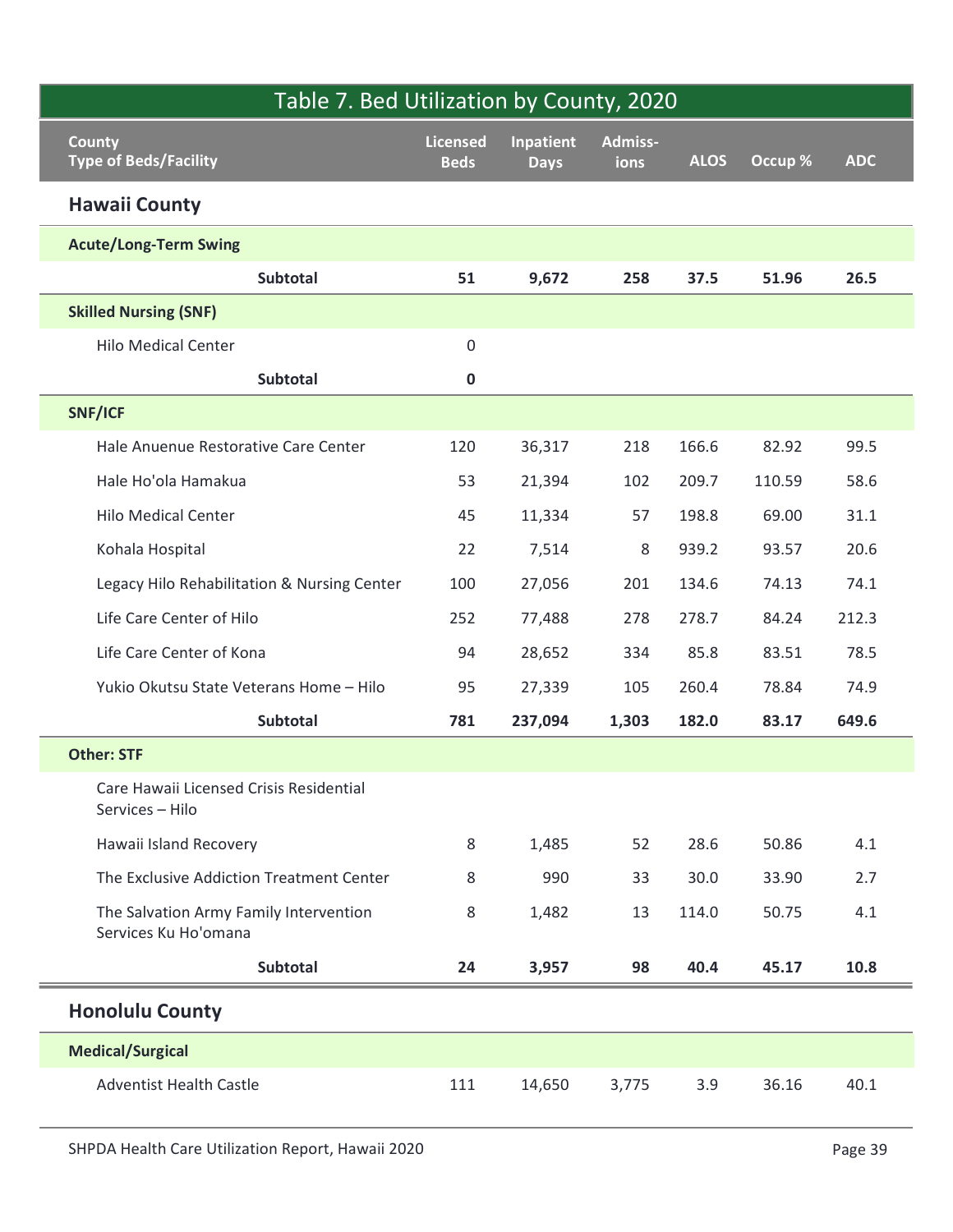| Table 7. Bed Utilization by County, 2020           |                                |                                 |                 |             |         |            |
|----------------------------------------------------|--------------------------------|---------------------------------|-----------------|-------------|---------|------------|
| <b>County</b><br><b>Type of Beds/Facility</b>      | <b>Licensed</b><br><b>Beds</b> | <b>Inpatient</b><br><b>Days</b> | Admiss-<br>ions | <b>ALOS</b> | Occup % | <b>ADC</b> |
| <b>Honolulu County</b>                             |                                |                                 |                 |             |         |            |
| <b>Medical/Surgical</b>                            |                                |                                 |                 |             |         |            |
| Kaiser Permanente Moanalua Medical Center          | 202                            | 40,877                          | 7,274           | 5.6         | 55.44   | 112.0      |
| Kapiolani Medical Center for Women and<br>Children | 30                             | 2,059                           | 403             | 5.1         | 18.80   | 5.6        |
| Kuakini Medical Center                             | 188                            | 17,493                          | 2,726           | 6.4         | 25.49   | 47.9       |
| Pali Momi Medical Center                           | 110                            | 27,459                          | 4,964           | 5.5         | 68.39   | 75.2       |
| Straub Clinic & Hospital                           | 140                            | 30,864                          | 4,505           | 6.9         | 60.40   | 84.6       |
| The Queen's Medical Center - Punchbowl             | 435                            | 106,578                         | 16,413          | 6.5         | 67.13   | 292.0      |
| The Queen's Medical Center - West Oahu             | 94                             | 28,932                          | 5,140           | 5.6         | 84.33   | 79.3       |
| Wahiawa General Hospital                           | 37                             | 2,884                           | 741             | 3.9         | 21.36   | 7.9        |
| <b>Subtotal</b>                                    | 1,347                          | 271,796                         | 45,941          | 5.9         | 55.28   | 744.6      |
| <b>Critical Care</b>                               |                                |                                 |                 |             |         |            |
| <b>Adventist Health Castle</b>                     | 8                              | 2,289                           | 131             | 17.5        | 78.39   | 6.3        |
| Kaiser Permanente Moanalua Medical Center          | 25                             | 5,505                           | 883             | $6.2$       | 60.33   | 15.1       |
| Kapiolani Medical Center for Women and<br>Children | 17                             | 7,796                           | 2,682           | 2.9         | 125.64  | 21.4       |
| Kuakini Medical Center                             | 24                             | 1,839                           | 21              | 87.6        | 20.99   | $5.0$      |
| Pali Momi Medical Center                           | 8                              | 2,852                           | 365             | 7.8         | 97.67   | 7.8        |
| Straub Clinic & Hospital                           | 19                             | 5,572                           | 880             | 6.3         | 80.35   | 15.3       |
| The Queen's Medical Center - Punchbowl             | 48                             | 14,234                          | 2,021           | 7.0         | 81.24   | 39.0       |
| The Queen's Medical Center - West Oahu             | 10                             | 1,367                           | 424             | 3.2         | 37.45   | 3.7        |
| Wahiawa General Hospital                           | 5                              | 392                             | 157             | 2.5         | 21.48   | 1.1        |
| Subtotal                                           | 164                            | 41,846                          | 7,564           | 5.5         | 69.91   | 114.6      |
| <b>Obstetric</b>                                   |                                |                                 |                 |             |         |            |
| <b>Adventist Health Castle</b>                     | 12                             | 1,844                           | 914             | 2.0         | 42.10   | 5.1        |
| Kaiser Permanente Moanalua Medical Center          | 30                             | 4,203                           | 1,469           | 2.9         | 38.38   | 11.5       |
| SHPDA Health Care Utilization Report, Hawaii 2020  |                                |                                 |                 |             |         | Page 40    |

 $\overline{\phantom{a}}$ I.

Ī

Ī

Ī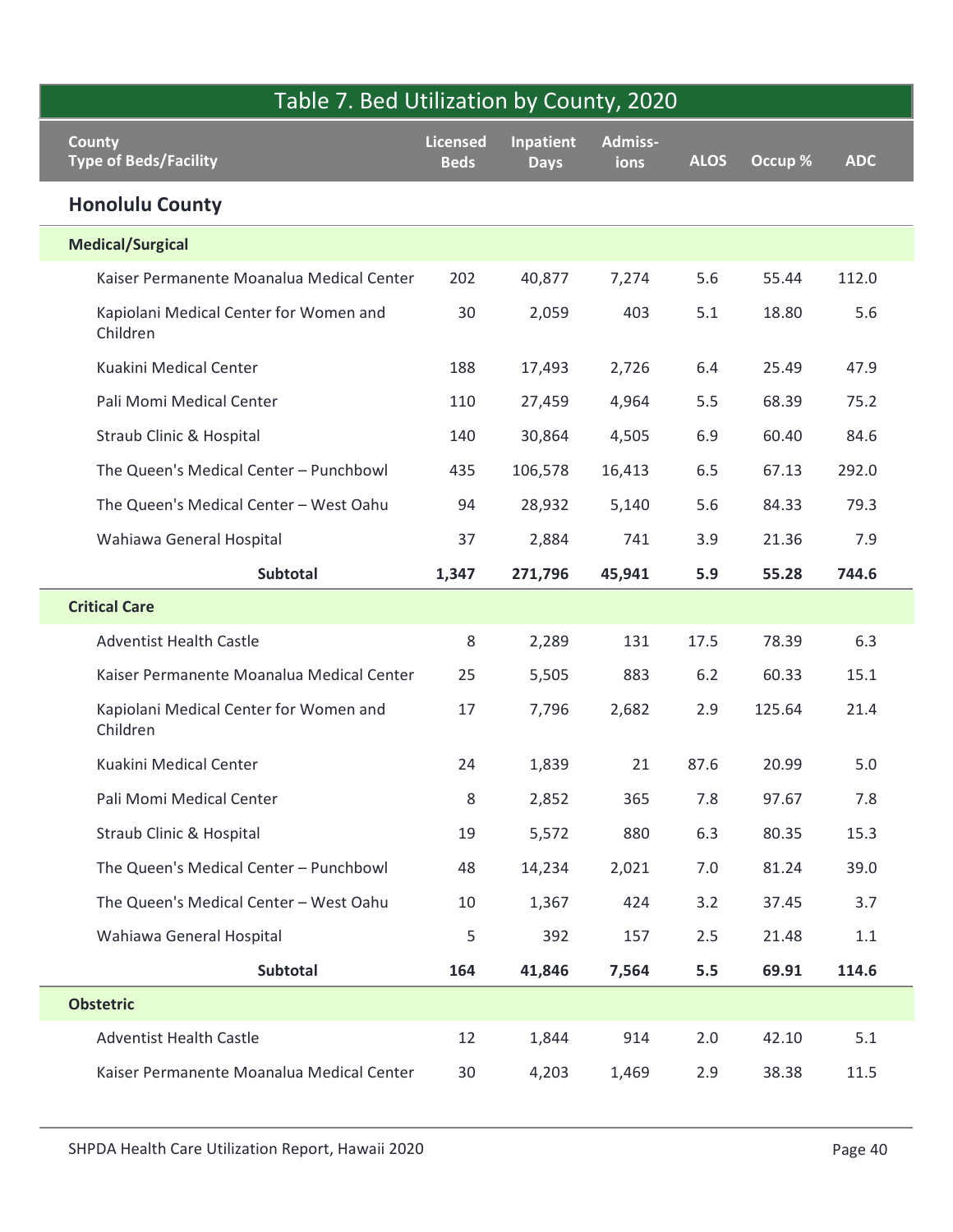| Table 7. Bed Utilization by County, 2020           |                                |                          |                 |             |         |            |
|----------------------------------------------------|--------------------------------|--------------------------|-----------------|-------------|---------|------------|
| <b>County</b><br><b>Type of Beds/Facility</b>      | <b>Licensed</b><br><b>Beds</b> | Inpatient<br><b>Days</b> | Admiss-<br>ions | <b>ALOS</b> | Occup % | <b>ADC</b> |
| <b>Honolulu County</b>                             |                                |                          |                 |             |         |            |
| <b>Obstetric</b>                                   |                                |                          |                 |             |         |            |
| Kapiolani Medical Center for Women and<br>Children | 66                             | 8,418                    | 3,006           | 2.8         | 34.94   | 23.1       |
| The Queen's Medical Center - Punchbowl             | 25                             | 2,669                    | 1,253           | 2.1         | 29.25   | 7.3        |
| The Queen's Medical Center - West Oahu             | $\pmb{0}$                      |                          |                 |             |         |            |
| Subtotal                                           | 133                            | 17,134                   | 6,642           | 2.6         | 35.30   | 46.9       |
| <b>Pediatric</b>                                   |                                |                          |                 |             |         |            |
| Kaiser Permanente Moanalua Medical Center          | 20                             | 861                      | 228             | 3.8         | 11.79   | 2.4        |
| Kapiolani Medical Center for Women and<br>Children | 60                             | 30,155                   | 7,571           | 4.0         | 137.69  | 82.6       |
| Subtotal                                           | 80                             | 31,016                   | 7,799           | 4.0         | 106.22  | 85.0       |
| <b>Neonatal ICU</b>                                |                                |                          |                 |             |         |            |
| Kaiser Permanente Moanalua Medical Center          | 18                             | 3,706                    | 250             | 14.8        | 56.41   | 10.2       |
| Kapiolani Medical Center for Women and<br>Children | 80                             | 15,617                   | 385             | 40.6        | 53.48   | 42.8       |
| Subtotal                                           | 98                             | 19,323                   | 635             | 30.4        | 54.02   | 52.9       |
| <b>Psychiatric (Psych)</b>                         |                                |                          |                 |             |         |            |
| Adventist Health Castle                            | 29                             | 6,664                    | 1,650           | $4.0\,$     | 62.96   | 18.3       |
| The Queen's Medical Center - Punchbowl             | 67                             | 10,154                   | 1,700           | 6.0         | 41.52   | 27.8       |
| Subtotal                                           | 96                             | 16,818                   | 3,350           | 5.0         | 48.00   | 46.1       |
| <b>Acute/Long-Term Swing</b>                       |                                |                          |                 |             |         |            |
| Kahuku Medical Center                              | 21                             | 6,777                    | 250             | 27.1        | 88.41   | 18.6       |
| Kuakini Medical Center                             | $\pmb{0}$                      |                          |                 |             |         |            |
| Subtotal                                           | 21                             | 6,777                    | 250             | 27.1        | 88.41   | 18.6       |
| <b>Skilled Nursing (SNF)</b>                       |                                |                          |                 |             |         |            |
| Hi'olani Care Center at Kahala Nui                 | 16                             | 5,347                    | 6               | 891.2       | 91.56   | 14.6       |
|                                                    |                                |                          | $\mathsf 0$     |             | 0.00    | $0.0\,$    |
| Kaiser Permanente Moanalua Medical Center          | 28                             | $\boldsymbol{0}$         |                 |             |         |            |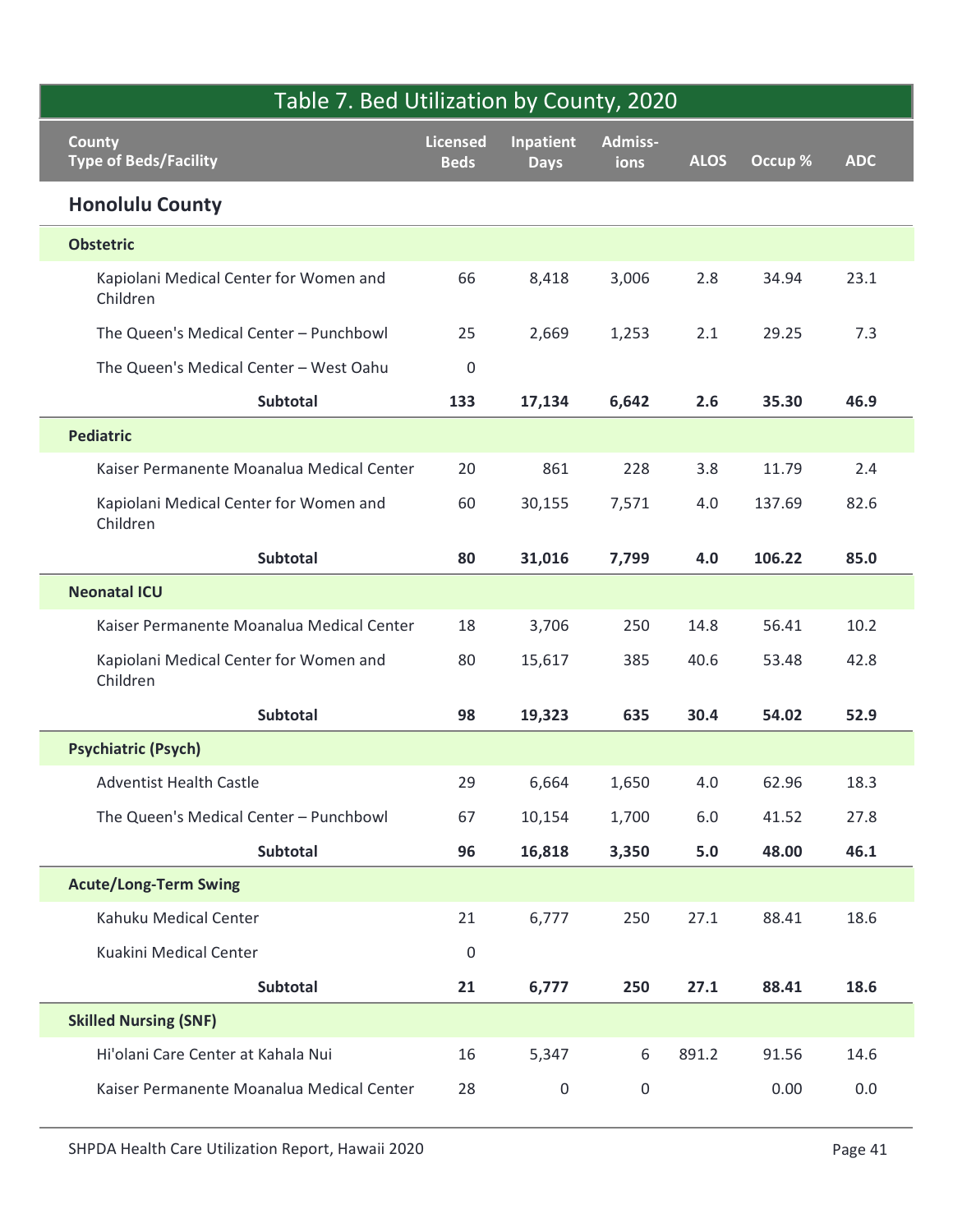|                                                          |                                |                          | Table 7. Bed Utilization by County, 2020 |             |         |            |
|----------------------------------------------------------|--------------------------------|--------------------------|------------------------------------------|-------------|---------|------------|
| <b>County</b><br><b>Type of Beds/Facility</b>            | <b>Licensed</b><br><b>Beds</b> | Inpatient<br><b>Days</b> | Admiss-<br>ions                          | <b>ALOS</b> | Occup % | <b>ADC</b> |
| <b>Honolulu County</b>                                   |                                |                          |                                          |             |         |            |
| <b>Skilled Nursing (SNF)</b>                             |                                |                          |                                          |             |         |            |
| Kuakini Geriatric Care, Inc                              | 40                             | 8,348                    | 324                                      | 25.8        | 57.18   | 22.9       |
| Subtotal                                                 | 84                             | 13,695                   | 330                                      | 41.5        | 44.67   | 37.5       |
| <b>Intermediate Care (ICF)</b>                           |                                |                          |                                          |             |         |            |
| Kuakini Geriatric Care, Inc                              | 137                            | 39,364                   | 93                                       | 423.3       | 78.72   | 107.8      |
| Subtotal                                                 | 137                            | 39,364                   | 93                                       | 423.3       | 78.72   | 107.8      |
| SNF/ICF                                                  |                                |                          |                                          |             |         |            |
| 15 Craigside Retirement Residence                        | 41                             | 14,044                   | 31                                       | 453.0       | 93.85   | 38.5       |
| Aloha Nursing & Rehab Centre                             | 141                            | 48,850                   | 164                                      | 297.9       | 94.92   | 133.8      |
| Ann Pearl Nursing Facility                               | 104                            | 23,410                   | 84                                       | 278.7       | 61.67   | 64.1       |
| Arcadia Retirement Residence                             | 91                             | 28,387                   | 103                                      | 275.6       | 85.46   | 77.8       |
| Avalon Care Center - Honolulu                            | 108                            | 31,578                   | 520                                      | 60.7        | 80.11   | 86.5       |
| Care Center of Honolulu                                  | 182                            | 56,945                   | 411                                      | 138.6       | 85.72   | 156.0      |
| Hale Ho Aloha                                            | 59                             | 19,012                   | 27                                       | 704.1       | 88.28   | 52.1       |
| Hale Malamalama                                          | 40                             | 12,576                   | 23                                       | 546.8       | 86.14   | 34.5       |
| Hale Nani Rehabilitation & Nursing Center                | 288                            | 85,718                   | 868                                      | 98.8        | 81.54   | 234.8      |
| Hale Ola Kino                                            | 32                             | 10,572                   | 164                                      | 64.5        | 90.51   | 29.0       |
| Harry and Jeanette Weinberg Care Center at<br>Pohai Nani | 44                             | 13,251                   | 87                                       | 152.3       | 82.51   | 36.3       |
| Hi'olani Care Center at Kahala Nui                       | 44                             | 13,133                   | 22                                       | 597.0       | 81.77   | 36.0       |
| Islands Skilled Nursing and Rehabilitation               | 42                             | 5,963                    | 174                                      | 34.3        | 38.90   | 16.3       |
| Ka Punawai Ola                                           | 120                            | 29,625                   | 453                                      | 65.4        | 67.64   | 81.2       |
| Kalakaua Gardens                                         | 49                             | 15,127                   | 308                                      | 49.1        | 84.58   | 41.4       |
| Kuakini Geriatric Care, Inc                              | 10                             | 1,663                    | 5                                        | 332.6       | 45.56   | 4.6        |
| Kulana Malama                                            | 30                             | 9,962                    | 15                                       | 664.1       | 90.98   | 27.3       |
| Leahi Hospital                                           | 155                            | 36,555                   | 73                                       | 500.8       | 64.61   | 100.2      |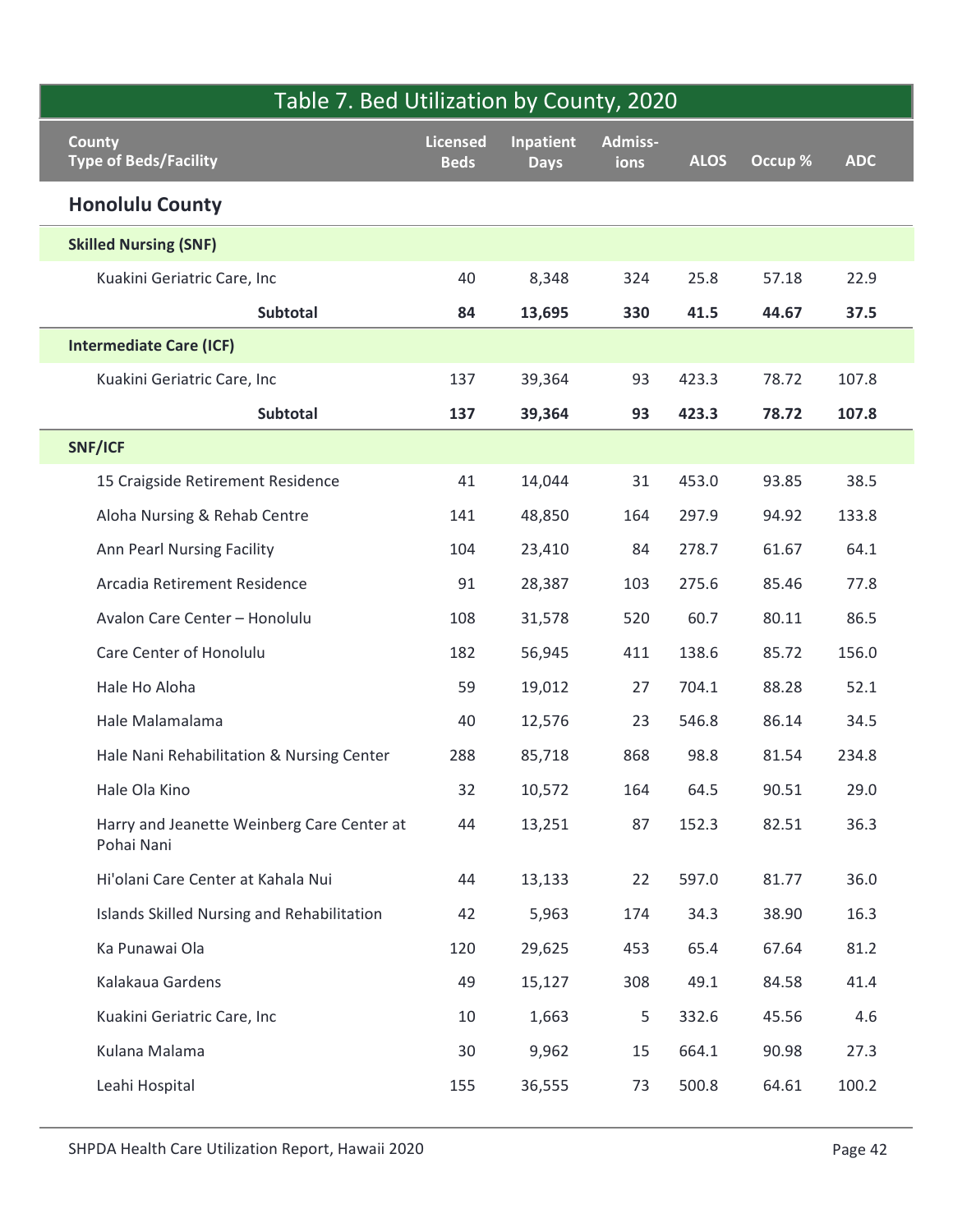| Table 7. Bed Utilization by County, 2020      |                                |                          |                 |             |         |            |
|-----------------------------------------------|--------------------------------|--------------------------|-----------------|-------------|---------|------------|
| <b>County</b><br><b>Type of Beds/Facility</b> | <b>Licensed</b><br><b>Beds</b> | Inpatient<br><b>Days</b> | Admiss-<br>ions | <b>ALOS</b> | Occup % | <b>ADC</b> |
| <b>Honolulu County</b>                        |                                |                          |                 |             |         |            |
| SNF/ICF                                       |                                |                          |                 |             |         |            |
| Liliha Healthcare Center                      | 92                             | 28,638                   | 123             | 232.8       | 85.28   | 78.5       |
| Liliha Kupuna Skilled Nursing Facility        | 119                            | 32,197                   | 1,200           | 26.8        | 74.13   | 88.2       |
| Maluhia Hospital                              | 158                            | 35,095                   | 64              | 548.4       | 60.85   | 96.2       |
| Manoa Cottage Kaimuki                         | 27                             | 8,343                    | 23              | 362.7       | 84.66   | 22.9       |
| Maunalani Nursing and Rehabilitation Center   | 100                            | 31,824                   | 203             | 156.8       | 87.19   | 87.2       |
| Nuuanu Hale                                   | 75                             | 24,488                   | 122             | 200.7       | 89.45   | 67.1       |
| Oahu Care Facility                            | 82                             | 26,625                   | 67              | 397.4       | 88.96   | 72.9       |
| Palolo Chinese Home                           | 113                            | 15,535                   | 390             | 39.8        | 37.67   | 42.6       |
| Pearl City Nursing Home                       | 122                            | 34,392                   | 145             | 237.2       | 77.23   | 94.2       |
| Pu'uwai 'O Makaha                             | 93                             | 25,108                   | 81              | 310.0       | 73.97   | 68.8       |
| Wahiawa General Hospital                      | 115                            | 34,007                   | 333             | 102.1       | 81.02   | 93.2       |
| <b>Subtotal</b>                               | 2,676                          | 752,623                  | 6,283           | 119.8       | 77.05   | 2,062.0    |
| <b>Psychiatric (Spec.)</b>                    |                                |                          |                 |             |         |            |
| Hawaii State Hospital                         | 202                            | 77,762                   | 262             | 296.8       | 105.47  | 213.0      |
| Kahi Mohala Behavioral Health                 | 88                             | 24,828                   | 360             | 69.0        | 77.30   | 68.0       |
| Subtotal                                      | 290                            | 102,590                  | 622             | 164.9       | 96.92   | 281.1      |
| <b>Tuberculosis (TB)</b>                      |                                |                          |                 |             |         |            |
| Leahi Hospital                                | $\overline{4}$                 | $\mathsf{O}\xspace$      | 0               |             | 0.00    | $0.0\,$    |
| Subtotal                                      | 4                              | $\mathbf 0$              | $\mathbf 0$     |             | 0.00    | $0.0\,$    |
| <b>Hansen's Disease</b>                       |                                |                          |                 |             |         |            |
| Hale Mohalu Hospital                          | 14                             | 1,791                    | 20              | 89.6        | 35.05   | 4.9        |
| Subtotal                                      | 14                             | 1,791                    | 20              | 89.6        | 35.05   | 4.9        |
| Rehabilitation                                |                                |                          |                 |             |         |            |
| Rehabilitation Hospital of the Pacific        | 82                             | 18,975                   | 1,555           | 12.2        | 63.40   | 52.0       |
| Subtotal                                      | 82                             | 18,975                   | 1,555           | 12.2        | 63.40   | 52.0       |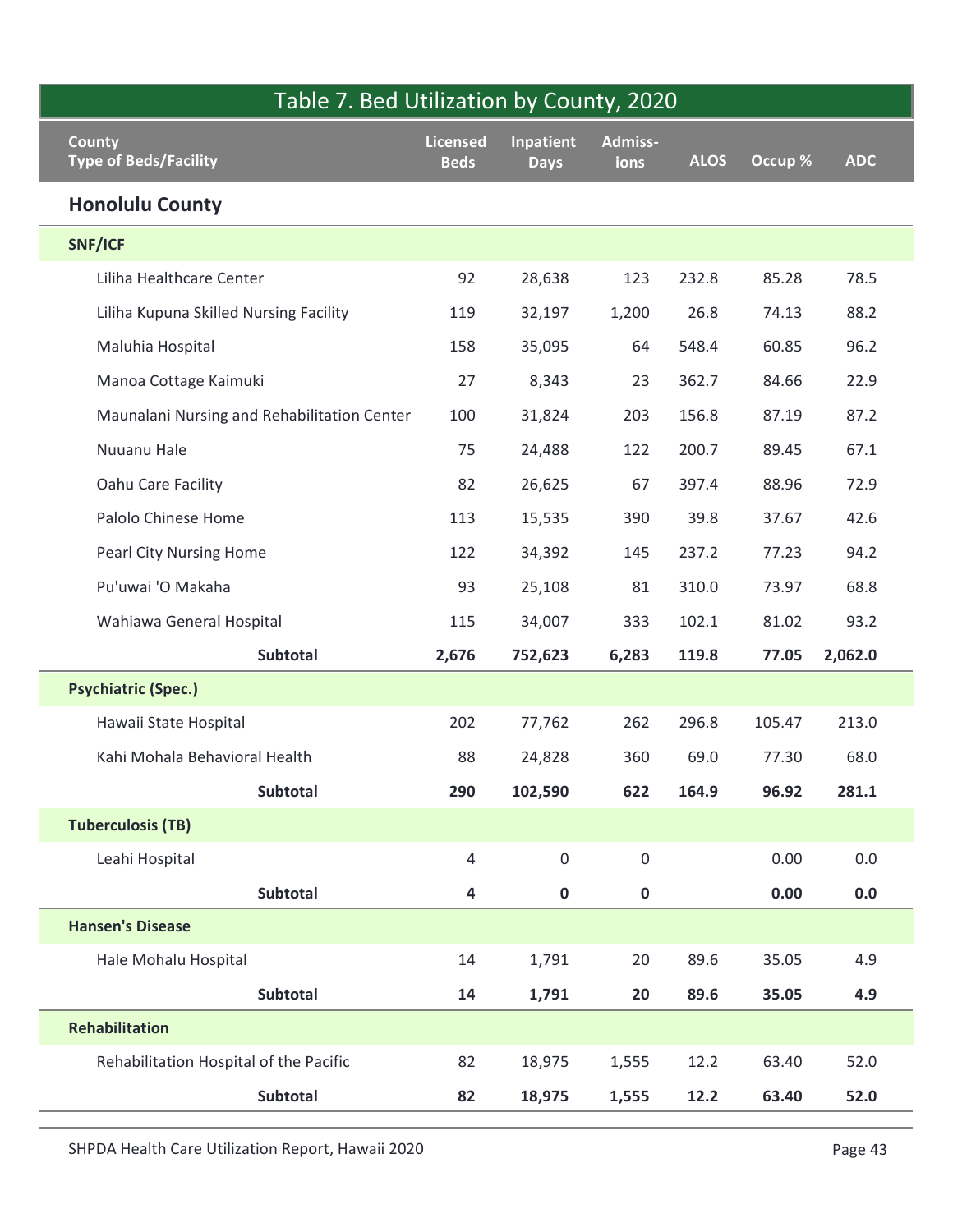| Table 7. Bed Utilization by County, 2020                                  |                                |                                 |                 |             |         |            |
|---------------------------------------------------------------------------|--------------------------------|---------------------------------|-----------------|-------------|---------|------------|
| <b>County</b><br><b>Type of Beds/Facility</b>                             | <b>Licensed</b><br><b>Beds</b> | <b>Inpatient</b><br><b>Days</b> | Admiss-<br>ions | <b>ALOS</b> | Occup % | <b>ADC</b> |
| <b>Honolulu County</b>                                                    |                                |                                 |                 |             |         |            |
| <b>Children's Orthopedic</b>                                              |                                |                                 |                 |             |         |            |
| Shriners Hospitals for Children - Honolulu                                | 24                             | 529                             | 121             | 4.4         | 6.04    | 1.4        |
| Subtotal                                                                  | 24                             | 529                             | 121             | 4.4         | 6.04    | 1.4        |
| <b>Other: STF</b>                                                         |                                |                                 |                 |             |         |            |
| Benchmark Behavioral Health System                                        | 10                             | 2,370                           | 9               | 263.3       | 64.93   | 6.5        |
| <b>Bobby Benson Center</b>                                                | 30                             | 4,931                           | 48              | 102.7       | 45.03   | 13.5       |
| Care Hawaii Emergency Shelter/Emergency<br>Respite - Waipahu              | 4                              | 969                             | 13              | 74.5        | 66.37   | 2.7        |
| Care Hawaii Licensed Crisis Residential<br>Services - Honolulu            |                                |                                 |                 |             |         |            |
| Care Hawaii Specialized Residential Services<br>Population - Pearl City   |                                |                                 |                 |             |         |            |
| Catholic Charities - E Ho'oulu Hou Program<br>Elua Facility               | 6                              | 1,546                           | 9               | 171.8       | 70.59   | 4.2        |
| Habilitat, Inc                                                            | 150                            | 37,446                          | 70              | 534.9       | 68.39   | 102.6      |
| Hawaii State Hospital - State Operated<br>Specialized Residential Program |                                |                                 |                 |             |         |            |
| Hiki Mai Ka La                                                            | 8                              | 660                             | 19              | 34.7        | 22.60   | 1.8        |
| Hina Mauka                                                                | 64                             | 13,776                          | 492             | 28.0        | 58.97   | 37.7       |
| Ho'omau Ke Ola                                                            | 16                             | 4,094                           | 74              | 55.3        | 70.10   | 11.2       |
| Hope Inc                                                                  | 22                             | 7,000                           | 130             | 53.8        | 87.17   | 19.2       |
| Kline-Welsh Behavioral Health Foundation                                  | 53                             | 19,133                          | 225             | 85.0        | 98.90   | 52.4       |
| Po'ailani, Inc - Kailua                                                   | 16                             | 5,305                           | 113             | 46.9        | 90.84   | 14.5       |
| Po'ailani, Inc - Kaneohe                                                  | 16                             | 5,267                           | 137             | 38.4        | 90.19   | 14.4       |
| The Salvation Army Addiction Treatment<br>Services                        | 66                             | 10,404                          | 376             | 27.7        | 43.19   | 28.5       |
| The Salvation Army Family Treatment Services                              | 55                             | 7,989                           | 59              | 135.4       | 39.80   | 21.9       |
| Subtotal                                                                  | 516                            | 120,890                         | 1,774           | 68.1        | 64.19   | 331.2      |

Ī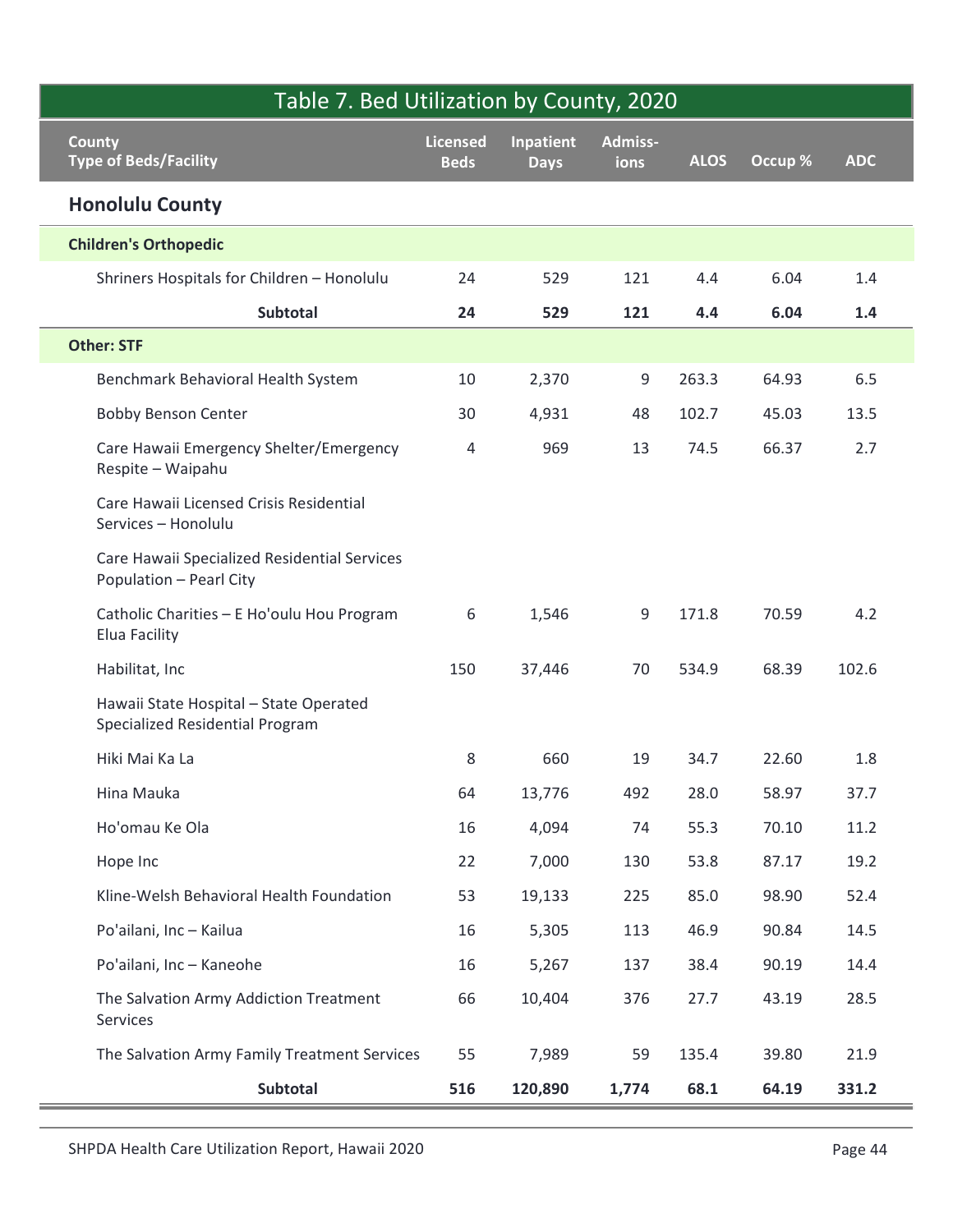| Table 7. Bed Utilization by County, 2020       |                                |                                 |                 |             |         |            |  |  |  |  |
|------------------------------------------------|--------------------------------|---------------------------------|-----------------|-------------|---------|------------|--|--|--|--|
| <b>County</b><br><b>Type of Beds/Facility</b>  | <b>Licensed</b><br><b>Beds</b> | <b>Inpatient</b><br><b>Days</b> | Admiss-<br>ions | <b>ALOS</b> | Occup % | <b>ADC</b> |  |  |  |  |
| <b>Kauai County</b>                            |                                |                                 |                 |             |         |            |  |  |  |  |
| <b>Medical/Surgical</b>                        |                                |                                 |                 |             |         |            |  |  |  |  |
| West Kauai Medical Center/KVMH                 | $\mathsf 9$                    | 996                             | 280             | 3.6         | 30.32   | 2.7        |  |  |  |  |
| <b>Wilcox Memorial Hospital</b>                | 59                             | 11,565                          | 2,271           | 5.1         | 53.70   | 31.7       |  |  |  |  |
| Subtotal                                       | 68                             | 12,561                          | 2,551           | 4.9         | 50.61   | 34.4       |  |  |  |  |
| <b>Critical Care</b>                           |                                |                                 |                 |             |         |            |  |  |  |  |
| West Kauai Medical Center/KVMH                 | $\overline{2}$                 | 373                             | 173             | 2.2         | 51.10   | $1.0\,$    |  |  |  |  |
| <b>Wilcox Memorial Hospital</b>                | $\overline{7}$                 | 1,371                           | 398             | 3.4         | 53.66   | 3.8        |  |  |  |  |
| Subtotal                                       | $\boldsymbol{9}$               | 1,744                           | 571             | 3.1         | 53.09   | 4.8        |  |  |  |  |
| <b>Obstetric</b>                               |                                |                                 |                 |             |         |            |  |  |  |  |
| West Kauai Medical Center/KVMH                 | 4                              | 441                             | 188             | 2.3         | 30.21   | 1.2        |  |  |  |  |
| <b>Wilcox Memorial Hospital</b>                | 6                              | 987                             | 474             | 2.1         | 45.07   | 2.7        |  |  |  |  |
| Subtotal                                       | 10                             | 1,428                           | 662             | 2.2         | 39.12   | 3.9        |  |  |  |  |
| <b>Psychiatric (Psych)</b>                     |                                |                                 |                 |             |         |            |  |  |  |  |
| Samuel Mahelona Memorial Hospital              | $\boldsymbol{9}$               | 2,777                           | 198             | 14.0        | 84.54   | 7.6        |  |  |  |  |
| Subtotal                                       | 9                              | 2,777                           | 198             | 14.0        | 84.54   | 7.6        |  |  |  |  |
| <b>Acute/Long-Term Swing</b>                   |                                |                                 |                 |             |         |            |  |  |  |  |
| Samuel Mahelona Memorial Hospital              | 5                              | 92                              | 6               | 15.3        | 5.04    | 0.3        |  |  |  |  |
| West Kauai Medical Center/KVMH                 | 10                             | 1,616                           | 94              | 17.2        | 44.27   | 4.4        |  |  |  |  |
| <b>Wilcox Memorial Hospital</b>                | $\pmb{0}$                      |                                 |                 |             |         |            |  |  |  |  |
| Subtotal                                       | 15                             | 1,708                           | 100             | 17.1        | 31.20   | 4.7        |  |  |  |  |
| SNF/ICF                                        |                                |                                 |                 |             |         |            |  |  |  |  |
| Garden Isle Rehabilitation & Healthcare Center | 110                            | 31,954                          | 233             | 137.1       | 79.59   | 87.5       |  |  |  |  |
| Hale Kupuna Heritage Home                      | 84                             | 22,356                          | 48              | 465.8       | 72.92   | 61.2       |  |  |  |  |
| Kauai Care Center                              | 53                             | 15,052                          | 98              | 153.6       | 77.81   | 41.2       |  |  |  |  |
| Samuel Mahelona Memorial Hospital              | 66                             | 16,908                          | 29              | 583.0       | 70.19   | 46.3       |  |  |  |  |
| West Kauai Medical Center/KVMH                 | 20                             | 7,121                           | 12              | 593.4       | 97.55   | 19.5       |  |  |  |  |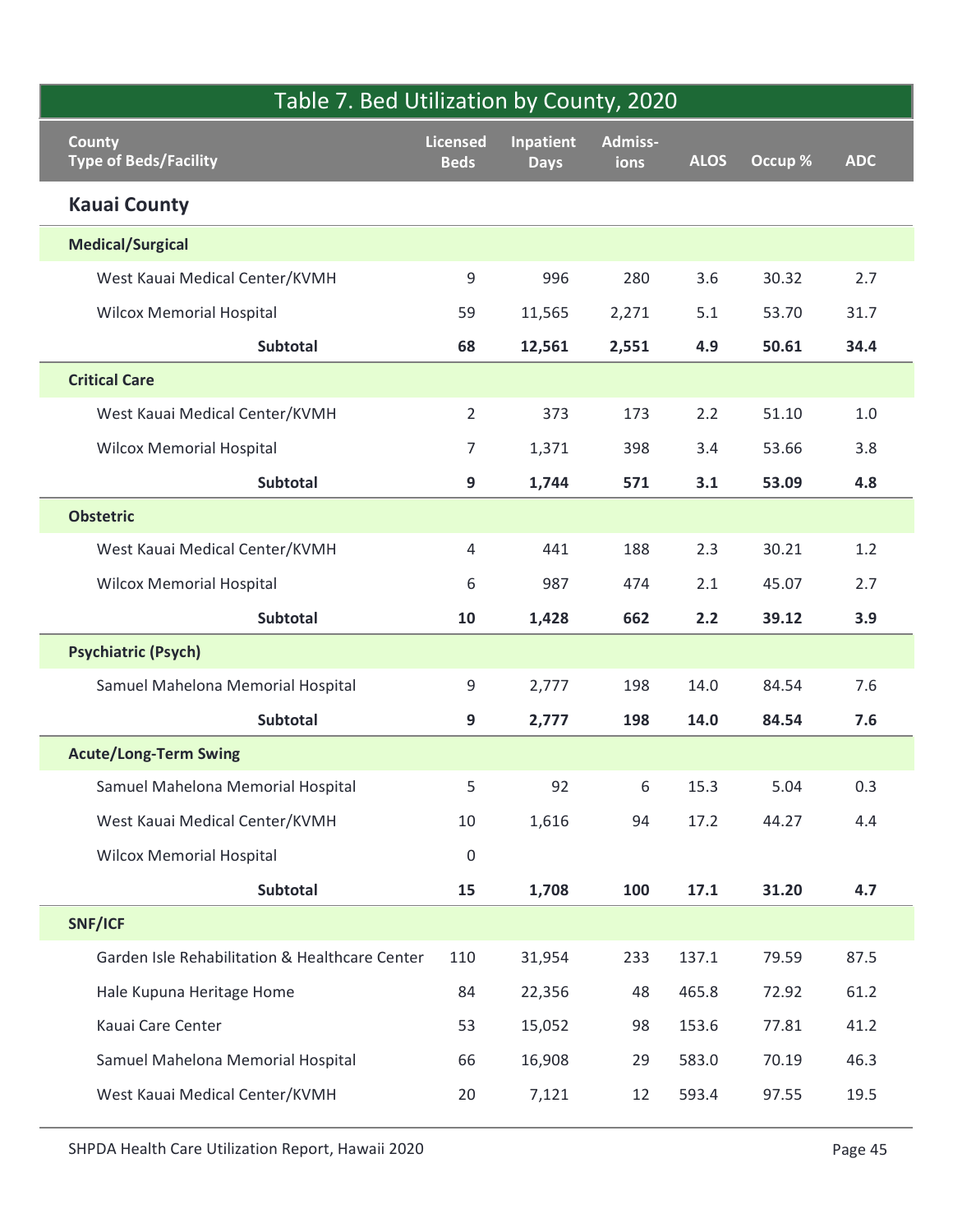|                                                   |                                | Table 7. Bed Utilization by County, 2020 |                       |                |         |                |  |  |
|---------------------------------------------------|--------------------------------|------------------------------------------|-----------------------|----------------|---------|----------------|--|--|
| <b>County</b><br><b>Type of Beds/Facility</b>     | <b>Licensed</b><br><b>Beds</b> | <b>Inpatient</b><br><b>Days</b>          | Admiss-<br>ions       | <b>ALOS</b>    | Occup % | <b>ADC</b>     |  |  |
| <b>Kauai County</b>                               |                                |                                          |                       |                |         |                |  |  |
| SNF/ICF                                           |                                |                                          |                       |                |         |                |  |  |
| Subtotal                                          | 333                            | 93,391                                   | 420                   | 222.4          | 76.84   | 255.9          |  |  |
| <b>Maui County</b>                                |                                |                                          |                       |                |         |                |  |  |
| <b>Medical/Surgical</b>                           |                                |                                          |                       |                |         |                |  |  |
| Maui Memorial Medical Center                      | 157                            | 48,160                                   | 7,104                 | 6.8            | 84.04   | 131.9          |  |  |
| Subtotal                                          | 157                            | 48,160                                   | 7,104                 | 6.8            | 84.04   | 131.9          |  |  |
| <b>Critical Care</b>                              |                                |                                          |                       |                |         |                |  |  |
| Maui Memorial Medical Center                      | 29                             | 6,842                                    | 576                   | 11.9           | 64.64   | 18.7           |  |  |
| Subtotal                                          | 29                             | 6,842                                    | 576                   | 11.9           | 64.64   | 18.7           |  |  |
| <b>Obstetric</b>                                  |                                |                                          |                       |                |         |                |  |  |
| Maui Memorial Medical Center                      | 22                             | 3,049                                    | 2,100                 | $1.5\,$        | 37.97   | 8.4            |  |  |
| Molokai General Hospital                          | $\overline{2}$                 | 43                                       | 38                    | $1.1\,$        | 5.89    | $0.1\,$        |  |  |
| Subtotal                                          | 24                             | 3,092                                    | 2,138                 | 1.4            | 35.30   | 8.5            |  |  |
| <b>Psychiatric (Psych)</b>                        |                                |                                          |                       |                |         |                |  |  |
| Maui Memorial Medical Center                      | 11                             | 3,218                                    | 484                   | 6.6            | 80.15   | $8.8\,$        |  |  |
| Subtotal                                          | 11                             | 3,218                                    | 484                   | $6.6\,$        | 80.15   | 8.8            |  |  |
| <b>Acute/Long-Term Swing</b>                      |                                |                                          |                       |                | 48.16   |                |  |  |
| Kula Hospital<br>Lanai Community Hospital         | $9\,$<br>$\overline{4}$        | 1,582<br>$\overline{7}$                  | 192<br>$\overline{7}$ | 8.2<br>$1.0\,$ | 0.48    | 4.3<br>$0.0\,$ |  |  |
| Molokai General Hospital                          | 13                             | 327                                      | 61                    | 5.4            | 6.89    | $0.9\,$        |  |  |
| Subtotal                                          | 26                             | 1,916                                    | 260                   | 7.4            | 20.19   | $5.2$          |  |  |
| SNF/ICF                                           |                                |                                          |                       |                |         |                |  |  |
| Hale Makua - Kahului                              | 254                            | 75,072                                   | 356                   | 210.9          | 80.98   | 205.7          |  |  |
| Hale Makua - Wailuku                              | 90                             | 26,648                                   | 33                    | 807.5          | 81.12   | 73.0           |  |  |
| Kula Hospital                                     | 105                            | 36,877                                   | 195                   | 189.1          | 96.22   | 101.0          |  |  |
| SHPDA Health Care Utilization Report, Hawaii 2020 |                                |                                          |                       |                |         | Page 46        |  |  |